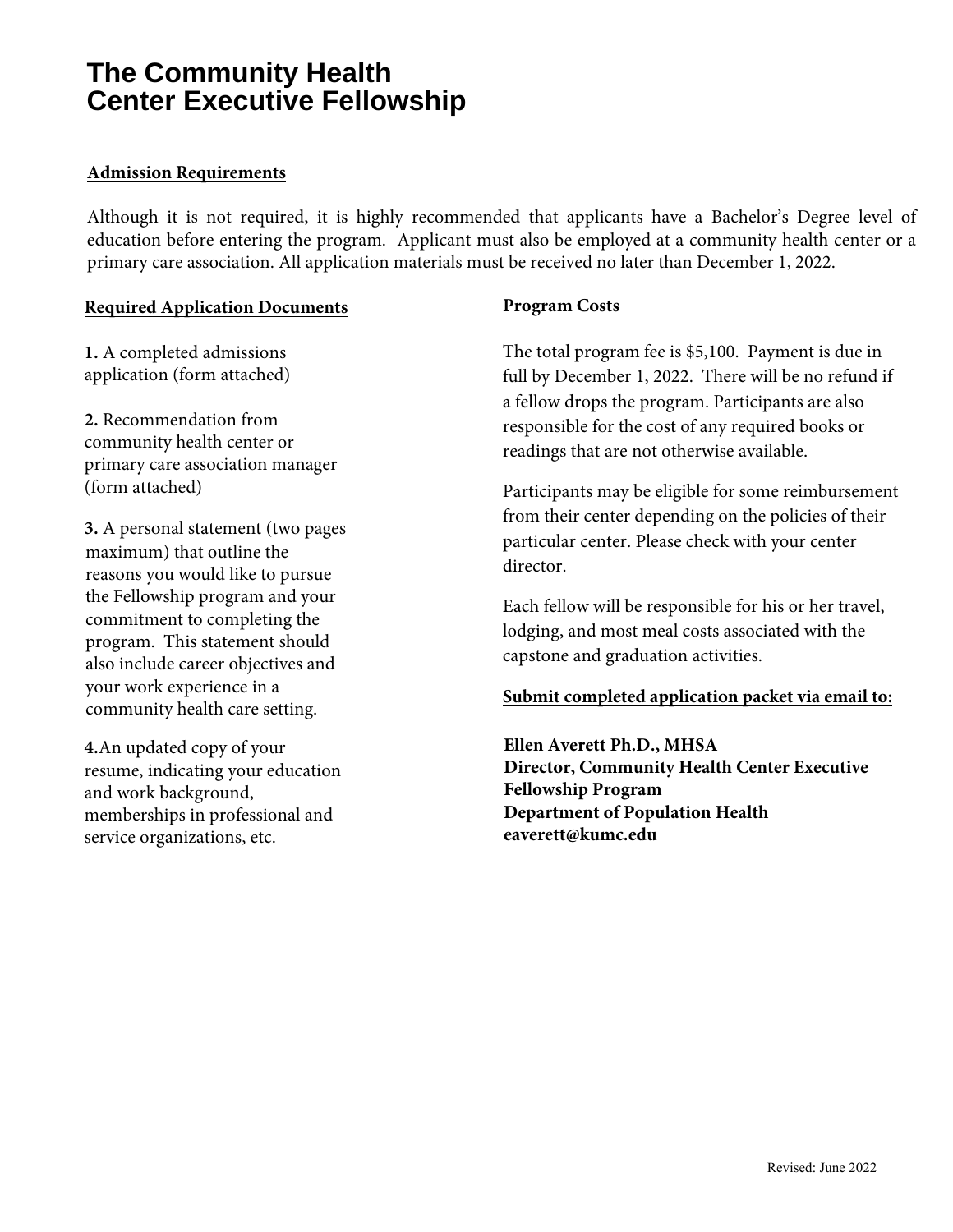# **CHCEF 2023 Application**

*Please type or print clearly* 

| <b>Applicant Information</b>                          |              |                      |                               |                      |  |
|-------------------------------------------------------|--------------|----------------------|-------------------------------|----------------------|--|
|                                                       |              |                      |                               |                      |  |
| Name: Family Name                                     | First        |                      | Middle                        |                      |  |
| Other name(s) under which your records might be found |              |                      |                               |                      |  |
| <b>Current Address: Number and Street</b>             | City & State |                      | Country                       | Zip Code/Postal Code |  |
| Phone No.: Country/City Code/Area Code & Number       |              | Fax # (if available) | E-mail address (if available) |                      |  |

#### **Educational Information**

List below, in chronological order, COMPLETE information concerning every post-secondary institution you have attended.

| <b>Full Name of Institution</b> | Location | Dates of<br>Attendance | Major | Degree | Date Awarded/<br>Expected | GPA |
|---------------------------------|----------|------------------------|-------|--------|---------------------------|-----|
|                                 |          |                        |       |        |                           |     |
|                                 |          |                        |       |        |                           |     |
|                                 |          |                        |       |        |                           |     |
|                                 |          |                        |       |        |                           |     |

#### |Résumé

Please attach an updated resume indicating your education, work background, memberships in professional and service organization, etc.

????????????????????????????????????????????????????????????????????????????????????????????????????????????????????????

#### **References**

List the name of the Center Director who will discuss your qualifications for admission into the Program (using form on following page).

# **Applicant's Signature**

I certify that the information given in this application and accompanying documents is complete and accurate, and I understand that submission of incorrect information can be considered sufficient cause for terminating my application or enrollment.

\$ATEOF!PPLICATION????????????????????3IGNATUREOF!PPLICATION????????????????????????????????????????????????????

.AME 0OSITION !DDRESS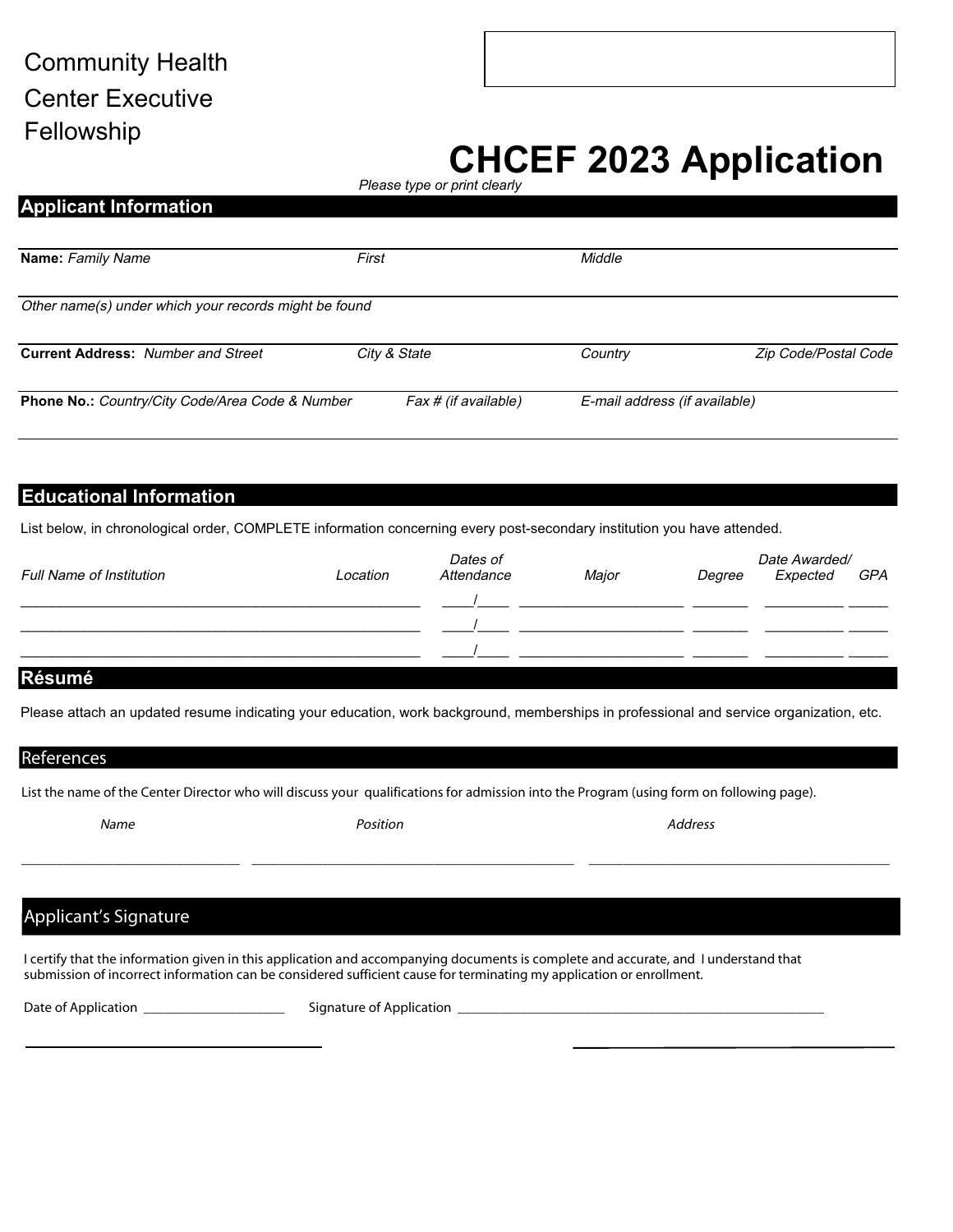#### **APPLICANTS NAME:**

## **Please print**

#### **Community Health Center Executive Fellowship Admission Recommendation Form - Completed by Center Director**

The above individual has applied for admission to the Community Health Center Executive Fellowship. The Admissions Committee appreciates your frank answers to the questions on this form. You may attach any additional information you think pertinent.

- 1. How long and under what circumstances have you known the applicant?
- 2. What strengths and weaknesses would affect his/her performance in the program?

- 3. Using the following scale, assess the applicant's potential and promise as a student.
	- a. Will have some difficulty
- c. Will perform very satisfactorily
- b. Will perform satisfactorily
- d. Will perform exceptionally well

Comments:

What are the applicant's strengths to be a health services manager? In what areas must he/she show the most professional 4. development?